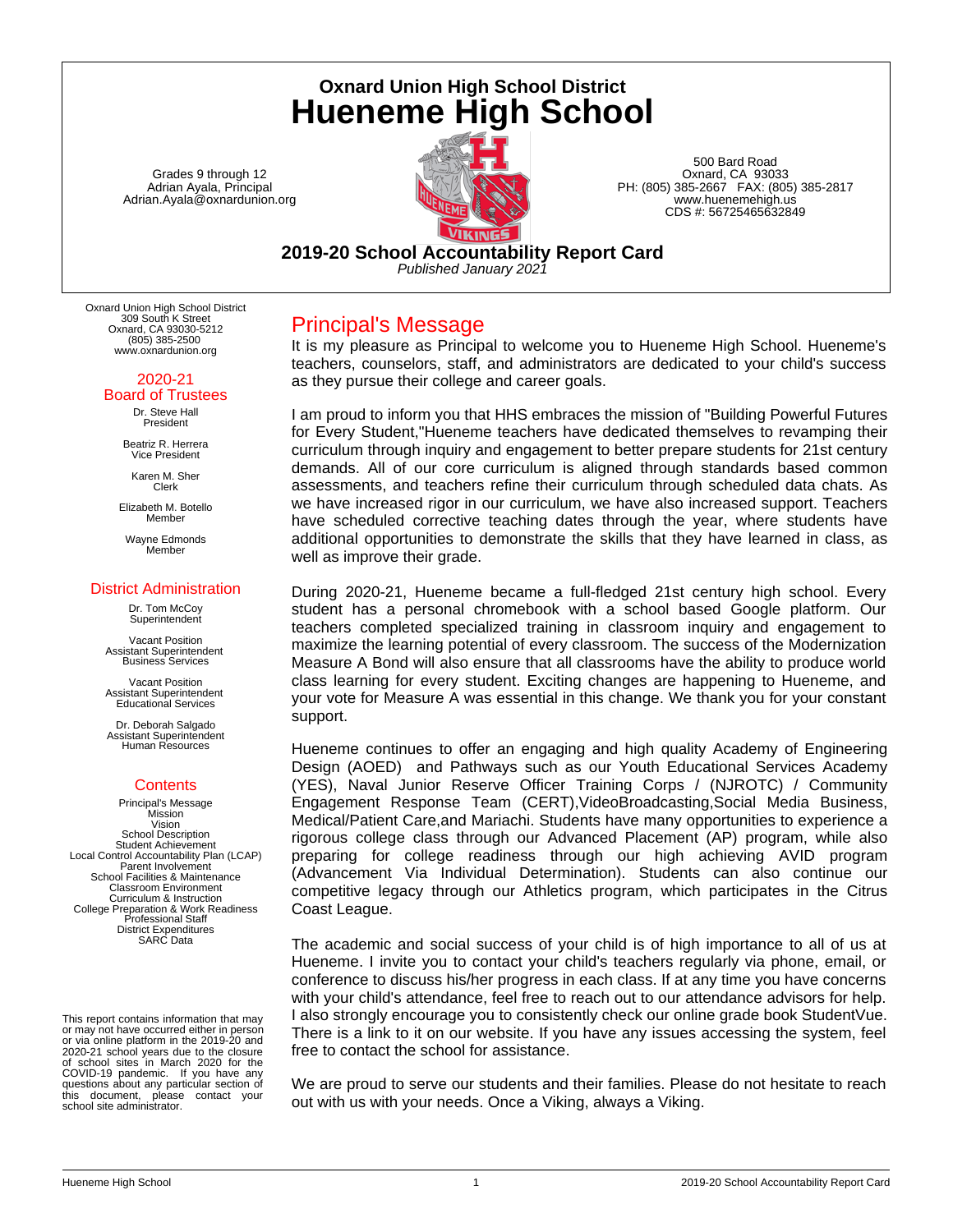## Mission

The mission of Hueneme High School is to provide students with the opportunity for personal growth and leadership experience that enables mastery of academics, 21st Century technical skills, and development of personal and social values that lead to lifelong learning and success.

ESLR (Expected Schoolwide Learning Results) Self-Directed Learners Responsible Individuals Effective Communicators Prepared For and Informed About Their Post-Secondary **Options** 

## Vision

Working Together to Prepare Individuals for Lifelong **Success** 

## School Description

Hueneme High School is located in the southern region of Oxnard and serves students in grades nine through twelve following a traditional calendar. At the beginning of the 2019-20 school year, 2145 students were enrolled, including 8.5% in special education, 14.6% qualifying for English Language Learner support, and 87.7% qualifying for free or reduced price lunch.

| Student Enrollment by Student Group / Grade Level<br>2019-20 |                          |                         |               |  |  |
|--------------------------------------------------------------|--------------------------|-------------------------|---------------|--|--|
| <b>Student Group</b>                                         | % of Total<br>Enrollment | Grade Level             | # of Students |  |  |
| Black or<br>African-Amer.                                    | 1.10%                    | Grade 9                 | 617           |  |  |
| Amer. Indian or<br>Alaska Native                             | 0.00%                    | Grade 10                | 622           |  |  |
| Asian                                                        | 0.70%                    | Grade 11                | 524           |  |  |
| Filipino                                                     | 2.10%                    | Grade 12                | 382           |  |  |
| Hisp. or Latino                                              | 92.10%                   | Ungraded                | $\Omega$      |  |  |
| Native Hawaiian or<br>Pacific Islander                       | 0.30%                    |                         |               |  |  |
| White                                                        | 2.50%                    |                         |               |  |  |
| Two or More Races                                            | 1.20%                    |                         |               |  |  |
| Students with<br><b>Disabilities</b>                         | 8.50%                    |                         |               |  |  |
| Socioeconomically<br>Disadvantaged                           | 87.70%                   |                         |               |  |  |
| <b>English Learners</b>                                      | 14.60%                   |                         |               |  |  |
| Foster Youth                                                 | 0.20%                    |                         |               |  |  |
| <b>Homeless</b>                                              | 1.20%                    |                         |               |  |  |
|                                                              |                          | <b>Total Enrollment</b> | 2,145         |  |  |

# Student Achievement

## Physical Fitness

In the spring of each year, Hueneme High School is required by the state to administer a physical fitness test to all students in grade nine. The physical fitness test measures each student's ability to complete fitness tasks in six major areas. Students who either meet or exceed the standards in all six fitness areas are considered to be in the "healthy fitness zone." The chart reported in this document reports only the percentage in each category,

not a cumulative total of the results for categories 4 of 6 and 5 of 6. Comparative district and state results can be found at the CDE's website.

| <b>Physical Fitness Test</b><br>Percentage of Students Meeting California Fitness Standards<br>2019-20 |                                          |                                  |                                 |  |
|--------------------------------------------------------------------------------------------------------|------------------------------------------|----------------------------------|---------------------------------|--|
|                                                                                                        | Percentage of Students Meeting Standards |                                  |                                 |  |
| Grade Level<br>Tested                                                                                  | Four of Six Fitness<br>Standards         | Five of Six Fitness<br>Standards | Six of Six Fitness<br>Standards |  |
| Ninth                                                                                                  | N/A                                      | N/A                              | N/A                             |  |

*Note: Cells with N/A values do not require data as the 2019-2020 data are not available.*

*Note: Due to the COVID-19 pandemic, Executive Order N-56-20 was issued which waived the requirement to administer the physical fitness performance test for the 2019-2020 school year.*

### California Assessment of Student Performance and **Progress**

The California Assessment of Student Performance and Progress (CAASPP) System includes the Smarter Balanced Summative Assessments (SBAC) for students in the general education population, and the California Alternate Assessments (CAAs) for students with the most significant cognitive disabilities. Only eligible students may participate in the administration of the CAAs. CAAs items are aligned with alternative achievement standards, which are linked with the Common Core State Standards (CCSS). CAASPP results are a measure of how well students are mastering California's standards in English language arts/literacy (ELA) and mathematics, and are given to grades three through eight and grade eleven. SBAC tests assess student performance in ELA/Literacy and mathematics utilizing computer-adaptive tests and performance tasks, and CAAs test items are aligned with alternative achievement standards which are linked with the Common Core State Standards (CCSS).

The CAASPP results shown in this report include overall results comparing the school, district and state scores as well as the school's overall score in each applicable subgroup. Results are shown only for subgroups with ten students or more taking the exam. For those categories that are blank in the tables, no students met subgroup criteria. More information on CAASPP can be found on the California Department of Education's website www.cde.ca.gov/ta/tg/ca/.

| <b>CAASPP Test Results in ELA and Mathematics - All Students</b> |                                                                                                        |     |                 |       |       |       |  |  |  |
|------------------------------------------------------------------|--------------------------------------------------------------------------------------------------------|-----|-----------------|-------|-------|-------|--|--|--|
|                                                                  | Percent of Students Scoring at Proficient or<br>Advanced<br>(meeting or exceeding the state standards) |     |                 |       |       |       |  |  |  |
|                                                                  | School                                                                                                 |     | <b>District</b> |       | State |       |  |  |  |
|                                                                  | 18-19<br>19-20                                                                                         |     | 18-19           | 19-20 | 18-19 | 19-20 |  |  |  |
| English-Language Arts/Literacy<br>$(grades 3-8 and 11)$          | 38.0                                                                                                   | N/A | 44.0            | N/A   | 50.0  | N/A   |  |  |  |
| <b>Mathematics</b><br>$(\text{grades } 3-8 \text{ and } 11)$     | 15.0                                                                                                   | N/A | 27.0            | N/A   | 39.0  | N/A   |  |  |  |

*Note: Cells with N/A values do not require data.*

*Note: The 2019-2020 data are not available. Due to the COVID-19 pandemic, Executive Order N-30-20 was issued which waived the requirement for statewide testing for the 2019-2020 school year.*

*Note: Percentages are not calculated when the number of students tested is ten or less, either because the number of students in this category is too small for statistical accuracy or to protect student privacy.*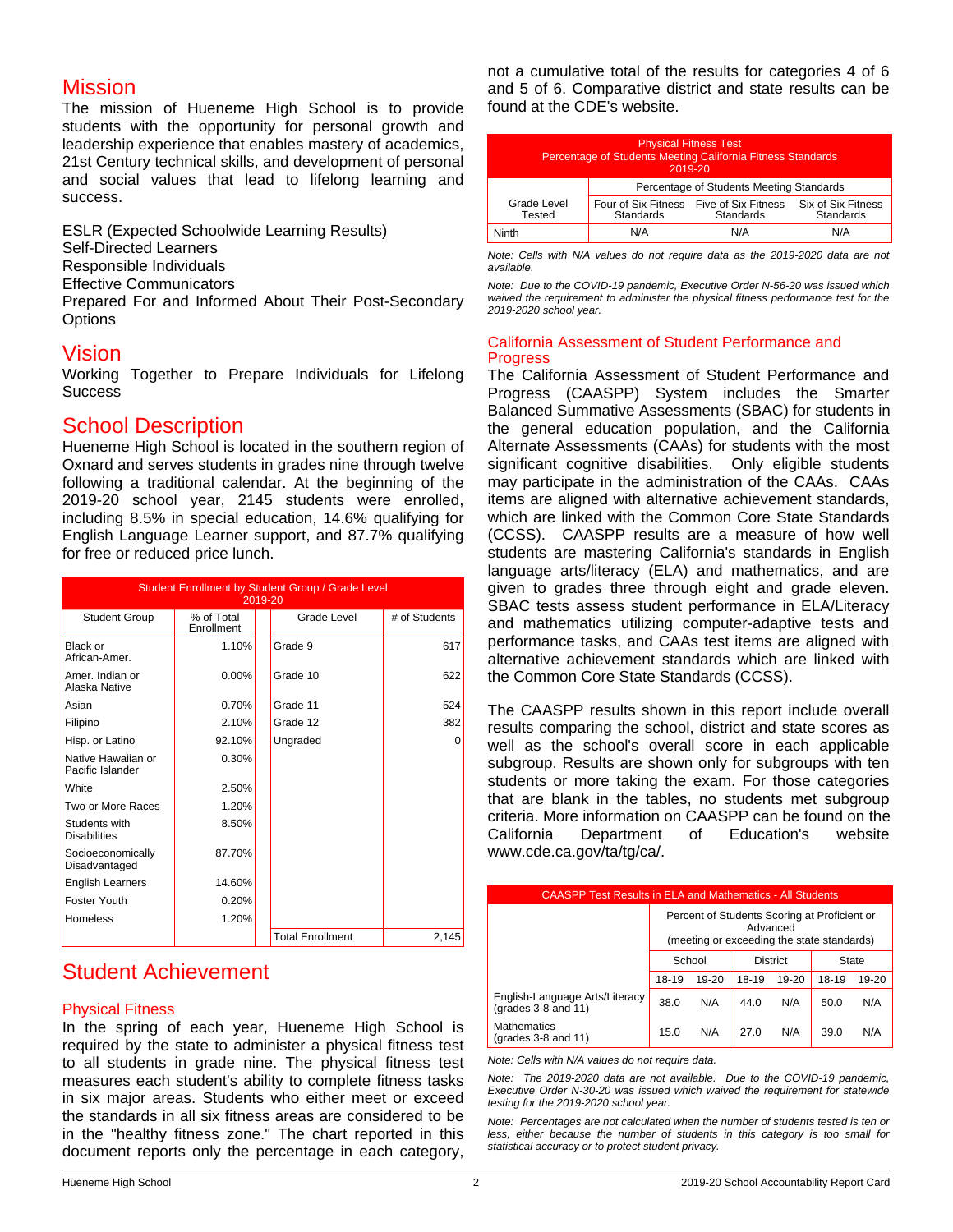*Note: ELA and mathematics test results include the Smarter Balanced Summative Assessment and the CAA. The "Percent Met or Exceeded" is calculated by taking the total number of students who met or exceeded the standard on the Smarter Balanced Summative Assessment plus the total number of students who met the standard (i.e., achieved Level 3-Alternate) on the CAAs divided by the total number of students who participated in both assessments.*

|                                                   | CAASPP Test Results in ELA by Student Group (2019-20) |          |          |               |                              |
|---------------------------------------------------|-------------------------------------------------------|----------|----------|---------------|------------------------------|
|                                                   |                                                       |          |          |               | % Meeting<br>or<br>Exceeding |
|                                                   | Total<br>Enrollment                                   |          | % Tested | % Not         | <b>State</b>                 |
| <b>Student Groups</b>                             |                                                       | # Tested |          | <b>Tested</b> | <b>Standards</b>             |
| <b>All Students</b>                               | N/A                                                   | N/A      | N/A      | N/A           | N/A                          |
| Male                                              | N/A                                                   | N/A      | N/A      | N/A           | N/A                          |
| Female                                            | N/A                                                   | N/A      | N/A      | N/A           | N/A                          |
| Black or<br>African-Amer.                         | N/A                                                   | N/A      | N/A      | N/A           | N/A                          |
| Amer. Indian or<br>Alaska Native                  | N/A                                                   | N/A      | N/A      | N/A           | N/A                          |
| Asian                                             | N/A                                                   | N/A      | N/A      | N/A           | N/A                          |
| Filipino                                          | N/A                                                   | N/A      | N/A      | N/A           | N/A                          |
| Hisp. or Latino                                   | N/A                                                   | N/A      | N/A      | N/A           | N/A                          |
| Native Hawaiian or<br>Pacific Islander            | N/A                                                   | N/A      | N/A      | N/A           | N/A                          |
| White                                             | N/A                                                   | N/A      | N/A      | N/A           | N/A                          |
| Two or More Races                                 | N/A                                                   | N/A      | N/A      | N/A           | N/A                          |
| <b>English Learners</b>                           | N/A                                                   | N/A      | N/A      | N/A           | N/A                          |
| Socioeconomically<br>Disadvantaged                | N/A                                                   | N/A      | N/A      | N/A           | N/A                          |
| Students with<br><b>Disabilities</b>              | N/A                                                   | N/A      | N/A      | N/A           | N/A                          |
| <b>Students Receiving</b><br>Migrant Ed. Services | N/A                                                   | N/A      | N/A      | N/A           | N/A                          |
| Foster Youth                                      | N/A                                                   | N/A      | N/A      | N/A           | N/A                          |
| <b>Homeless</b>                                   | N/A                                                   | N/A      | N/A      | N/A           | N/A                          |

|                                                   |                     | <b>CAASPP Test Results in Mathematics by Student Group (2019-20)</b> |          |                 |                              |  |  |  |  |
|---------------------------------------------------|---------------------|----------------------------------------------------------------------|----------|-----------------|------------------------------|--|--|--|--|
|                                                   |                     |                                                                      |          |                 | % Meeting<br>or<br>Exceeding |  |  |  |  |
| <b>Student Groups</b>                             | Total<br>Enrollment | # Tested                                                             | % Tested | % Not<br>Tested | <b>State</b><br>Standards    |  |  |  |  |
| <b>All Students</b>                               | N/A                 | N/A                                                                  | N/A      | N/A             | N/A                          |  |  |  |  |
| Male                                              | N/A                 | N/A                                                                  | N/A      | N/A             | N/A                          |  |  |  |  |
| Female                                            | N/A                 | N/A                                                                  | N/A      | N/A             | N/A                          |  |  |  |  |
| Black or<br>African-Amer.                         | N/A                 | N/A                                                                  | N/A      | N/A             | N/A                          |  |  |  |  |
| Amer, Indian or<br>Alaska Native                  | N/A                 | N/A                                                                  | N/A      | N/A             | N/A                          |  |  |  |  |
| Asian                                             | N/A                 | N/A                                                                  | N/A      | N/A             | N/A                          |  |  |  |  |
| Filipino                                          | N/A                 | N/A                                                                  | N/A      | N/A             | N/A                          |  |  |  |  |
| Hisp. or Latino                                   | N/A                 | N/A                                                                  | N/A      | N/A             | N/A                          |  |  |  |  |
| Native Hawaiian or<br>Pacific Islander            | N/A                 | N/A                                                                  | N/A      | N/A             | N/A                          |  |  |  |  |
| White                                             | N/A                 | N/A                                                                  | N/A      | N/A             | N/A                          |  |  |  |  |
| Two or More Races                                 | N/A                 | N/A                                                                  | N/A      | N/A             | N/A                          |  |  |  |  |
| <b>English Learners</b>                           | N/A                 | N/A                                                                  | N/A      | N/A             | N/A                          |  |  |  |  |
| Socioeconomically<br>Disadvantaged                | N/A                 | N/A                                                                  | N/A      | N/A             | N/A                          |  |  |  |  |
| Students with<br><b>Disabilities</b>              | N/A                 | N/A                                                                  | N/A      | N/A             | N/A                          |  |  |  |  |
| <b>Students Receiving</b><br>Migrant Ed. Services | N/A                 | N/A                                                                  | N/A      | N/A             | N/A                          |  |  |  |  |
| Foster Youth                                      | N/A                 | N/A                                                                  | N/A      | N/A             | N/A                          |  |  |  |  |
| <b>Homeless</b>                                   | N/A                 | N/A                                                                  | N/A      | N/A             | N/A                          |  |  |  |  |

*Note: Cells with N/A values do not require data.*

*Note: The 2019-2020 data are not available. Due to the COVID-19 pandemic, Executive Order N-30-20 was issued which waived the requirement for statewide testing for the 2019-2020 school year.*

| <b>CAASPP Test Results in Science for All Students</b> |                                                                                                     |       |       |                 |       |           |  |
|--------------------------------------------------------|-----------------------------------------------------------------------------------------------------|-------|-------|-----------------|-------|-----------|--|
|                                                        | Percent of Students Scoring at Proficient or Advanced<br>(meeting or exceeding the state standards) |       |       |                 |       |           |  |
|                                                        | School                                                                                              |       |       | <b>District</b> |       | State     |  |
|                                                        | 18-19                                                                                               | 19-20 | 18-19 | $19 - 20$       | 18-19 | $19 - 20$ |  |
| Science<br>(grades 5, 8,<br>and $10$                   | N/A                                                                                                 | N/A   | N/A   | N/A             | N/A   | N/A       |  |

*Note: Cells with N/A values do not require data.*

*Note: The 2019-2020 data are not available. Due to the COVID-19 pandemic, Executive Order N-30-20 was issued which waived the requirement for statewide testing for the 2019-2020 school year.*

*Note: The new California Science Test (CAST) was first administered operationally in the 2018-2019 school year.*

| CAASPP Test Results in Science by Student Group (2019-20) |            |          |          |               |                              |  |  |
|-----------------------------------------------------------|------------|----------|----------|---------------|------------------------------|--|--|
|                                                           |            |          |          |               | % Meeting<br>Ωr<br>Exceeding |  |  |
|                                                           | Total      |          |          | % Not         | State                        |  |  |
| <b>Student Groups</b>                                     | Enrollment | # Tested | % Tested | <b>Tested</b> | <b>Standards</b>             |  |  |
| <b>All Students</b>                                       | N/A        | N/A      | N/A      | N/A           | N/A                          |  |  |
| Male                                                      | N/A        | N/A      | N/A      | N/A           | N/A                          |  |  |
| Female                                                    | N/A        | N/A      | N/A      | N/A           | N/A                          |  |  |
| <b>Black or</b><br>African-Amer.                          | N/A        | N/A      | N/A      | N/A           | N/A                          |  |  |
| Amer, Indian or<br>Alaska Native                          | N/A        | N/A      | N/A      | N/A           | N/A                          |  |  |
| Asian                                                     | N/A        | N/A      | N/A      | N/A           | N/A                          |  |  |
| Filipino                                                  | N/A        | N/A      | N/A      | N/A           | N/A                          |  |  |
| Hisp. or Latino                                           | N/A        | N/A      | N/A      | N/A           | N/A                          |  |  |
| Native Hawaiian or<br>Pacific Islander                    | N/A        | N/A      | N/A      | N/A           | N/A                          |  |  |
| White                                                     | N/A        | N/A      | N/A      | N/A           | N/A                          |  |  |
| Two or More Races                                         | N/A        | N/A      | N/A      | N/A           | N/A                          |  |  |
| <b>English Learners</b>                                   | N/A        | N/A      | N/A      | N/A           | N/A                          |  |  |
| Socioeconomically<br>Disadvantaged                        | N/A        | N/A      | N/A      | N/A           | N/A                          |  |  |
| Students with<br><b>Disabilities</b>                      | N/A        | N/A      | N/A      | N/A           | N/A                          |  |  |
| <b>Students Receiving</b><br>Migrant Ed. Services         | N/A        | N/A      | N/A      | N/A           | N/A                          |  |  |
| Foster Youth                                              | N/A        | N/A      | N/A      | N/A           | N/A                          |  |  |
| <b>Homeless</b>                                           | N/A        | N/A      | N/A      | N/A           | N/A                          |  |  |

*Note: Cells with N/A values do not require data.*

*Note: The 2019-2020 data are not available. Due to the COVID-19 pandemic, Executive Order N-30-20 was issued which waived the requirement for statewide testing for the 2019-2020 school year.*

# Local Control Accountability Plan (LCAP)

As part of the new Local Control Funding Formula, school districts are required to develop, adopt, and annually update a three-year Local Control and Accountability Plan (LCAP). The following components of this SARC address some of the priorities identified in the District's LCAP:

Conditions of Learning (Basic Services) – State Priority 1: Degree to which teachers are appropriately assigned and fully credentialed in the subject areas and for the pupils<br>they are teaching; pupils have access to they are teaching; pupils have access to standards-aligned Instructional materials and school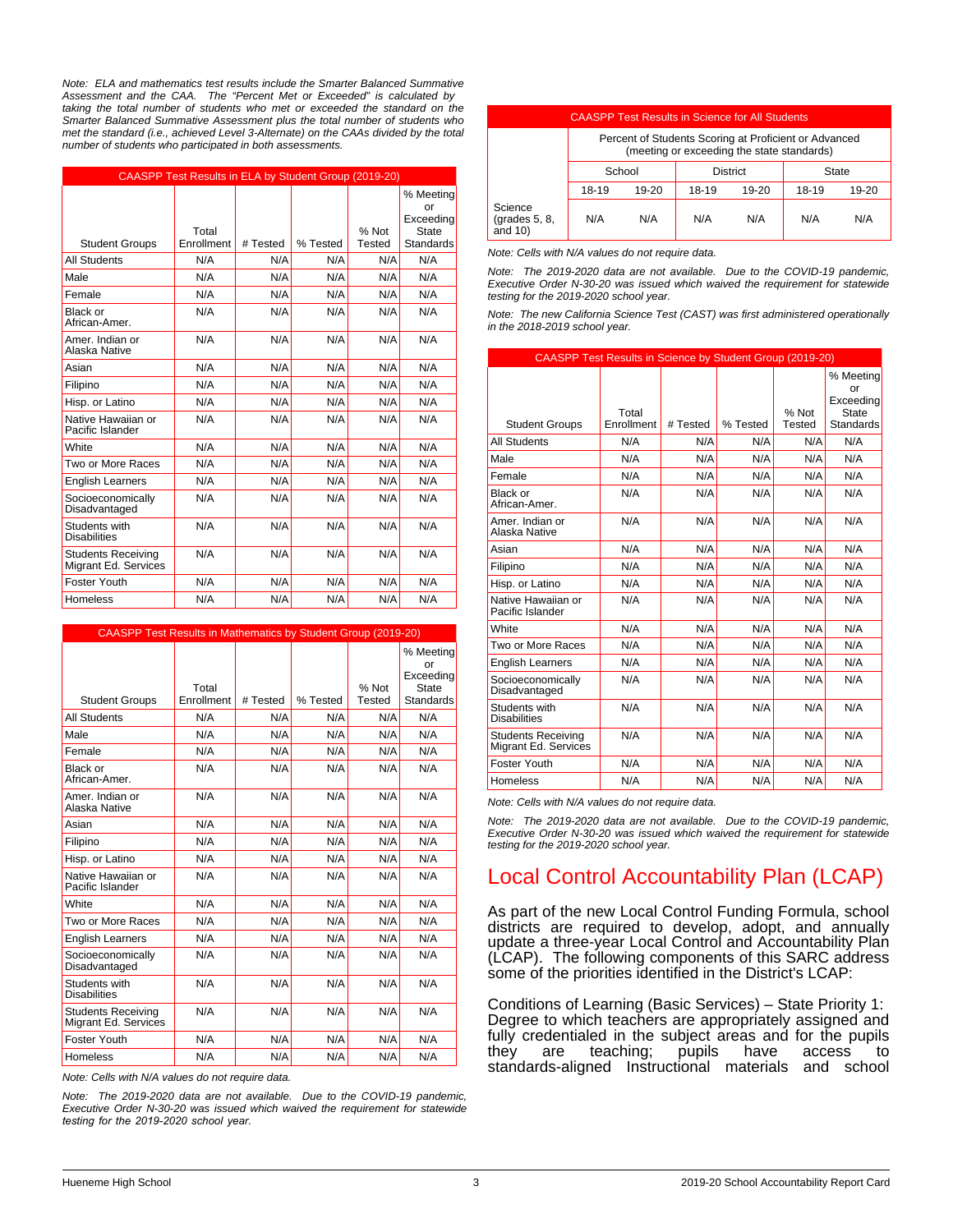facilities are maintained in good repair. Covered in *Teacher Assignment*, including the Teacher Credentials & Misassignments chart; *Instructional Materials*, including the Textbooks chart; and *School Facilities & Maintenance,* including the Campus Description and School Facility Good Repair Status charts.

Conditions of Learning (Implementation of State<br>Standards) – State Priority 2: Implementation of Standards) – State Priority 2: academic content and performance standards adopted by the state board for all pupils. Not covered in the School Accountability Report Card.

Parental Involvement – State Priority 3: Efforts to seek parent input in decision making, promotion of parent participation in programs for unduplicated pupils and special need subgroups. Covered in *Parent Involvement.*

Pupil Achievement – State Priority 4: Performance on standardized tests, score on Academic Performance Index, share of pupils that are college and career ready, share of English learners that become English proficient, English learner reclassification rate, share of pupils that pass Advanced Placement exams with a 3 or higher, and share of pupils determined prepared for college by the Early Assessment Program. Covered in California Early Assessment Program. *Assessment of Student Performance and Progress*, including the CAASPP charts.

Engagement (Pupil Engagement) – State Priority 5: School attendance rates, chronic absenteeism rates, middle school dropout rates, high school dropout rates, and high school graduation rates. Covered in *Dropout & Graduation Rates*, including the Dropout chart; and *Graduation Requirements*, including the Graduation Rate chart for high schools only.

School Climate – State Priority 6: Pupil suspension rates, pupil expulsion rates, other local measures including surveys of pupils, and parents and teachers on the sense of safety and school connectedness. Covered in *Discipline & Climate for Learning*, including Suspension & Expulsion chart; and *School Site Safety Plan.*

Conditions of Learning (Course Access) – State Priority 7: Pupil enrollment in a broad course of study that includes all of the subject areas. Not covered in the School Not covered in the School Accountability Report Card.

Other Pupil Outcomes – State Priority 8: Pupil outcomes in the subject areas. Covered in *Physical Fitness*, including the Physical Fitness Test chart.

# Parent Involvement

Parents are encouraged to get involved in their child's learning environment either by volunteering in the classroom, participating in a decision-making group, or simply attending school events.

Parents stay informed on upcoming events and school activities through flyers, the school website, Parent Square, Twitter, and ParentVUE. Contact the school office at (805) 385-2667 for more information on how to become involved in your child's learning environment.

**Opportunities to Volunteer Chaperone** Classroom Helper

#### **Committees**

English Learner Advisory Council District English Learner Advisory Council School Site Council Migrant Parent Council Band Booster Measure A Oversight Committee

### **School Activities**

Back to School Night Sports Events Student Performances Academic Recognition FAFSA Nights College Application Nights

## School Facilities & Maintenance

The district takes great efforts to ensure that all schools are clean, safe, and functional through proper facilities maintenance and campus supervision. Hueneme High School's original facilities were built in 1959; ongoing maintenance and campus improvements ensure facilities remain up to date and provide adequate space for students and staff. District maintenance and site custodial staff ensure that the repairs necessary to keep the school in good condition are completed in a timely manner. A work order process is used by school and district staff to communicate non-routine maintenance requests. In the last 12 months, the following Measure A upgrades throughout the campus have continued.

Every morning before school begins, the custodian inspects facilities for safety hazards or other conditions that need attention prior to students and staff entering school grounds. Three day custodians and six evening custodians are assigned to Hueneme High School. The day custodians are responsible for:

- Classroom cleaning
- Cafeteria setup/cleanup
- Office area cleaning
- Restroom cleaning
- Trash removal

Restrooms are checked twice a day for cleanliness and subsequently cleaned as needed. The evening custodians are responsible for:

- Classroom cleaning
- Common use area cleaning
- Restroom cleaning
- Trash removal

The principal or designee communicates with custodial staff daily concerning maintenance and school safety issues.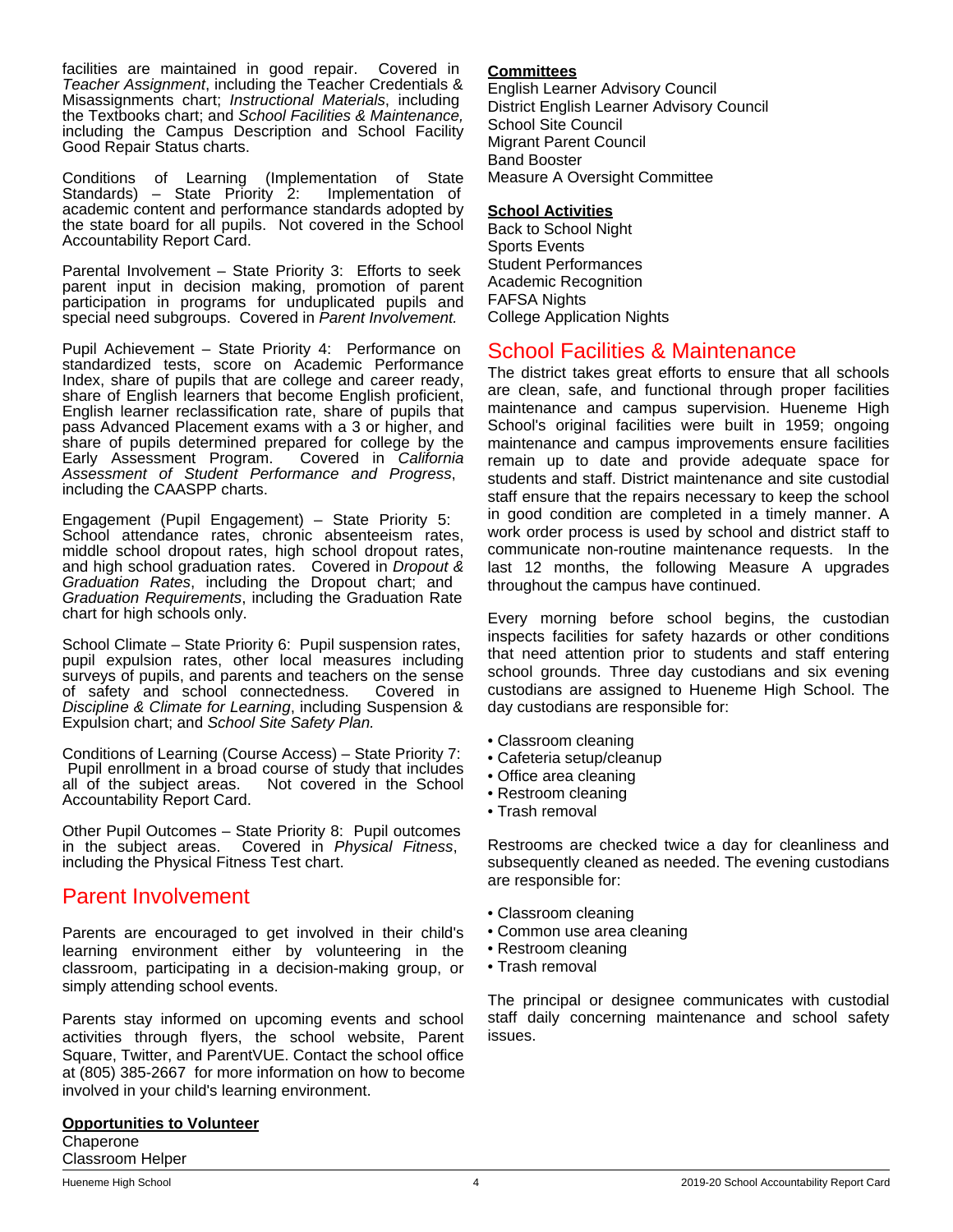| <b>Campus Description</b>      |          |  |  |
|--------------------------------|----------|--|--|
| Year Built                     | 1959     |  |  |
| Acreage                        | 30       |  |  |
| Square Footage                 | 177209   |  |  |
|                                | Quantity |  |  |
| <b>Permanent Classrooms</b>    | 77       |  |  |
| Portable Classrooms            | 12       |  |  |
| Restrooms (sets)               | 3        |  |  |
| Computer Lab(s)                | 4        |  |  |
| Library                        | 1        |  |  |
| <b>Administration Building</b> | 1        |  |  |
| Cafeteria                      | 1        |  |  |
| College & Career Center        |          |  |  |
| <b>Field House</b>             | 1        |  |  |
| Gymnasium                      | 1        |  |  |
| Music Room                     |          |  |  |
| Staff Lounge                   | 1        |  |  |
| Swimming Pool                  | 1        |  |  |
| Teacher Work Room/Mail Room    | 1        |  |  |
| Weight Rooms                   | 2        |  |  |

### Facilities Inspection

The district's maintenance department inspects Hueneme High School on an annual basis in accordance with Education Code §17592.72(c)(1). Hueneme High School uses a school site inspection survey to identify unsafe or hazardous conditions and facility improvement needs. The most recent school inspection took place on Sunday, February 02, 2020 to Tuesday, March 31, 2020. Deficiencies noted in the school inspection survey were corrected immediately by the district's maintenance department. During fiscal year 2020-21, all restrooms were fully functional and available for student use at the time of the inspection.

| <b>School Facility Good Repair Status</b><br>Most Recent Inspection: Sunday, February 02, 2020 |                      |      |      |  |  |
|------------------------------------------------------------------------------------------------|----------------------|------|------|--|--|
| Item Inspected                                                                                 | <b>Repair Status</b> |      |      |  |  |
|                                                                                                | Good                 | Fair | Poor |  |  |
| A. Systems                                                                                     |                      |      |      |  |  |
| <b>B.</b> Interior                                                                             |                      |      |      |  |  |
| C. Cleanliness                                                                                 |                      |      |      |  |  |
| D. Electrical                                                                                  |                      |      |      |  |  |
| E. Restrooms / Fountains                                                                       |                      |      |      |  |  |
| F. Safety                                                                                      |                      |      |      |  |  |
| G. Structural                                                                                  |                      |      |      |  |  |
| H. External                                                                                    |                      |      |      |  |  |

|                       | Repair Needed and Action Taken or Planned                                                                                                                                                                                                                                                                                                                                                                                                                                                                                                                                                                                                                                                                                                                  |         |      |
|-----------------------|------------------------------------------------------------------------------------------------------------------------------------------------------------------------------------------------------------------------------------------------------------------------------------------------------------------------------------------------------------------------------------------------------------------------------------------------------------------------------------------------------------------------------------------------------------------------------------------------------------------------------------------------------------------------------------------------------------------------------------------------------------|---------|------|
| <b>Section Number</b> |                                                                                                                                                                                                                                                                                                                                                                                                                                                                                                                                                                                                                                                                                                                                                            | Comment |      |
| (B)                   | Faculty Lounge Space 2; Classroom 90, 91; Band Storage<br>Shelving Area Space 15 - Inspect/replace damaged ceiling<br>tile using methods/materials equivalent to original<br>construction                                                                                                                                                                                                                                                                                                                                                                                                                                                                                                                                                                  |         |      |
|                       | Classroom 4; Custodial Close Space 2; Gym Equipment<br>Room Storage Space 2 - Inspect/repair walls using materials<br>equivalent to the original construction                                                                                                                                                                                                                                                                                                                                                                                                                                                                                                                                                                                              |         |      |
|                       | Classroom 6, 8, 10, 24, 41, 42, 53, 56, 69; Restroom Space<br>1; Inner Workroom Between 41/42 Space 42-A; Inner<br>Workroom Between 43/44 Space 2; Classroom 46 Inner<br>Office Space 3; Bldg "F" Girls Locker Area Space 1; Coaches<br>Office Adjacent Room 14 Space 15; Y.S.O. Office Space<br>102; Drama Room Office Space 1; Drama Room Storage<br>Space 4; Hallway Space 2; Workroom 50-A; Storage<br>Between 50 & 51 Space 1; ROTC Portable Classroom 3; Sm<br>Gymnasium Main Area Space 1; Bldg "R" Weight Room<br>Space 1; Fieldhouse Office Space 2; Portable Classroom<br>P-5; Portable Classroom P-5 Storage 1; Bldg "U4"<br>Classroom 75 - Inspect/replace missing ceiling tile using<br>methods/materials equivalent to original construction |         |      |
|                       | Classroom 18, 21, 23, 24, 33, 36, 46, 54, 59, 60, 63, 67, 68,<br>69 - Inspect/repair baseboard using methods/materials<br>equivalent to the original construction                                                                                                                                                                                                                                                                                                                                                                                                                                                                                                                                                                                          |         |      |
|                       | Rear Locker Room Inner Storage Space 3; Weight Training<br>Inner Office 8; Band Storage Space 13 - Inspection may<br>require repainting using methods/materials equivalent to the<br>original construction                                                                                                                                                                                                                                                                                                                                                                                                                                                                                                                                                 |         |      |
|                       | Custodial Close Space 5; Inner Office Space 5; Portable<br>Classroom P-4 - Inspect/repair hole in wall using<br>methods/materials equivalent to the original construction                                                                                                                                                                                                                                                                                                                                                                                                                                                                                                                                                                                  |         |      |
|                       | Classroom 52 - Inspect/replace missing floor tile using<br>methods/materials equivalent to original construction                                                                                                                                                                                                                                                                                                                                                                                                                                                                                                                                                                                                                                           |         |      |
|                       | Classroom P-8 - Replace missing/damaged floor tile using<br>methods/materials equivalent to original construction                                                                                                                                                                                                                                                                                                                                                                                                                                                                                                                                                                                                                                          |         |      |
|                       | Fieldhouse Outside Boys' Restroom - Replace/repair broken<br>air vent cover                                                                                                                                                                                                                                                                                                                                                                                                                                                                                                                                                                                                                                                                                |         |      |
|                       | Fieldhouse Storage Space 6 - Inspection/repair cabinet and<br>cabinet door                                                                                                                                                                                                                                                                                                                                                                                                                                                                                                                                                                                                                                                                                 |         |      |
| (C)                   | Classroom 89; ASB Storage Space 4; ASB Office Space 5 -<br>Needs housekeeping                                                                                                                                                                                                                                                                                                                                                                                                                                                                                                                                                                                                                                                                              |         |      |
| (D)                   | Office Adjacent to Room 14 Space 13; Main Coaches Office<br>Space 14; Bldg "H" ASB Room 83; Career Center Room 85;<br>Classroom 86, 88, 89; Classroom 88 Inner Office Space 17;<br>Office Space 19; ROTC Classrooms 71 & 72; Gym Lobby<br>Area Space 6 - Replace damaged/missing light cover                                                                                                                                                                                                                                                                                                                                                                                                                                                               |         |      |
|                       | Classroom 55, 58, 62; Bldg "Q" Classroom P-7 - Replace<br>damaged/missing plug outlet                                                                                                                                                                                                                                                                                                                                                                                                                                                                                                                                                                                                                                                                      |         |      |
| (H)                   | Media Room Space 11; Office Space 5; Classroom 11, 12,<br>32, 54, 62; Asst. Principal Space 10 & 11; Fieldhouse<br>Shower/Locker Space 4; Fieldhouse Mechanics Room<br>Space 7 - Adjust door alignment (door will not close properly)                                                                                                                                                                                                                                                                                                                                                                                                                                                                                                                      |         |      |
|                       | Girls Locker Room Restroom Space 11 - Inspection/repair<br>window (broken frame)                                                                                                                                                                                                                                                                                                                                                                                                                                                                                                                                                                                                                                                                           |         |      |
|                       | Classroom 66 - Adjust window alignment (will not close<br>properly)                                                                                                                                                                                                                                                                                                                                                                                                                                                                                                                                                                                                                                                                                        |         |      |
|                       | Fieldhouse Outside Boys' Restroom - Replace missing door<br>handle                                                                                                                                                                                                                                                                                                                                                                                                                                                                                                                                                                                                                                                                                         |         |      |
|                       |                                                                                                                                                                                                                                                                                                                                                                                                                                                                                                                                                                                                                                                                                                                                                            |         |      |
|                       | <b>Overall Summary of School Facility Good Repair Status</b>                                                                                                                                                                                                                                                                                                                                                                                                                                                                                                                                                                                                                                                                                               |         |      |
| Exemplary             | Good<br>v                                                                                                                                                                                                                                                                                                                                                                                                                                                                                                                                                                                                                                                                                                                                                  | Fair    | Poor |

#### *Rating Description*

*Good: The school is maintained in good repair with a number of non-critical deficiencies noted. These deficiencies are isolated, and/or result from minor wear and tear, and/or are in the process of being mitigated.*

## Campus Supervision

School administration and teaching staff place a high priority on providing adequate adult supervision on campus before, during, and after school. The principal,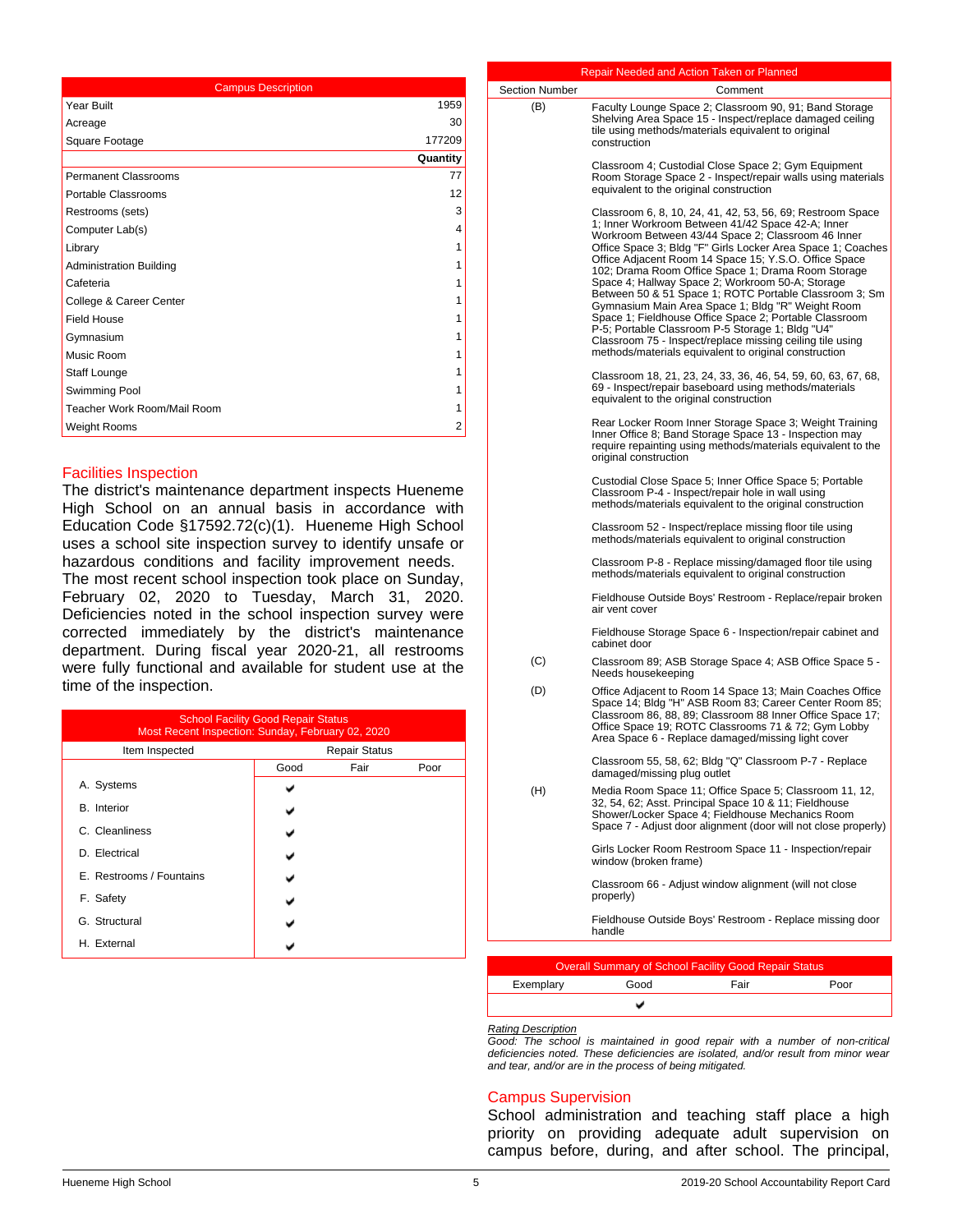associate principals, campus supervisors, and the school resource officer (SRO) patrol the campus and monitor student behavior before school, during meal times, and at dismissal. To enhance two-way routine communication and facilitate an immediate response to urgent situations, the administration team carries hand-held radios while on campus.

Hueneme High School is a closed campus. During school hours, all visitors must sign in at the school's office and wear identification badges while on school grounds.

#### School Site Safety Plan

The Comprehensive School Site Safety Plan was developed for Hueneme High School in collaboration with local agencies and the district office to fulfill Senate Bill 187 requirements. Components of this plan include child abuse reporting procedures, teacher notification of dangerous pupil procedures, disaster response procedures, procedures for safe arrival and departure from school, sexual harassment policy, and dress code policy. The school's most recent school safety plan was reviewed, updated, and discussed with school staff in Fall 2020.

## Classroom Environment

## Discipline & Climate for Learning

Hueneme High School's discipline policies are based upon Positive Behavioral Interventions and Supports (PBIS) and a Multi-Tiered System of Supports approach to social, emotional and behavioral support. This school-wide positive behavior management plan is used as a guide to develop school rules, develop behavior management programs, promote responsibility, promote respect, and minimize classroom disruptions. disciplinary intervention is managed by school administrators in a fair, firm, and consistent manner based upon the nature of each situation.

| <b>Suspensions &amp; Expulsions</b> |           |                 |       |  |  |  |
|-------------------------------------|-----------|-----------------|-------|--|--|--|
|                                     | $17 - 18$ | 18-19           | 19-20 |  |  |  |
|                                     |           | School          |       |  |  |  |
| % Students Suspended                | 5.2       | 6.7             | 4.2   |  |  |  |
| % Students Expelled                 | 0.2       | 0.6             | 0.4   |  |  |  |
|                                     |           | <b>District</b> |       |  |  |  |
| % Students Suspended                | 5.2       | 6.2             | 4.0   |  |  |  |
| % Students Expelled                 | 0.1       | 0.3             | 0.3   |  |  |  |
|                                     |           | <b>State</b>    |       |  |  |  |
| % Students Suspended                | 3.5       | 3.5             | 2.5   |  |  |  |
| % Students Expelled                 | 0.1       | 0.1             | 0.1   |  |  |  |

*Note: The 2019-2020 suspensions and expulsions rate data are not comparable to prior year data because the 2019-2020 school year is a partial school year due to the COVID-19 crisis. As such, it would be inappropriate to make any comparisons in rates of suspensions and expulsions in the 2019-2020 school year compared to prior years.*

### Class Size

The Class Size Distribution table in this report illustrates the distribution of class sizes by subject area, the average class size, and the number of classes that contain 1-22 students, 23-32 students, and 33 or more students. Calculations exclude classrooms of 50 or more students.

| Average Class Size and Class Size Distribution |               |          |                          |       |  |  |
|------------------------------------------------|---------------|----------|--------------------------|-------|--|--|
|                                                |               |          | 2017-18                  |       |  |  |
|                                                | Avg.<br>Class |          | <b>Number of Classes</b> |       |  |  |
| <b>Subject</b>                                 | <b>Size</b>   | $1 - 22$ | 23-32                    | $33+$ |  |  |
| English                                        | 27.0          | 25       | 21                       | 44    |  |  |
| <b>Mathematics</b>                             | 27.0          | 21       | 16                       | 40    |  |  |
| Science                                        | 26.0          | 18       | 21                       | 30    |  |  |
| Social Science                                 | 26.0          | 19       | 21                       | 33    |  |  |
|                                                | 2018-19       |          |                          |       |  |  |
|                                                | Avg.<br>Class |          | <b>Number of Classes</b> |       |  |  |
| <b>Subject</b>                                 | <b>Size</b>   | $1 - 22$ | 23-32                    | $33+$ |  |  |
| English                                        | 29.0          | 16       | 26                       | 44    |  |  |
| <b>Mathematics</b>                             | 27.0          | 24       | 24                       | 32    |  |  |
| Science                                        | 29.0          | 12       | 14                       | 39    |  |  |
| Social Science                                 | 28.0          | 12       | 22                       | 34    |  |  |
|                                                |               |          | 2019-20                  |       |  |  |
|                                                | Avg.<br>Class |          | <b>Number of Classes</b> |       |  |  |
| <b>Subject</b>                                 | <b>Size</b>   | $1 - 22$ | 23-32                    | $33+$ |  |  |
| English                                        | 25.0          | 38       | 32                       | 30    |  |  |
| <b>Mathematics</b>                             | 27.0          | 18       | 27                       | 32    |  |  |
| Science                                        | 30.0          | 11       | 16                       | 36    |  |  |
| Social Science                                 | 28.0          | 15       | 17                       | 37    |  |  |

*\*Number of classes indicates how many classrooms fall into each size category (a range of total students per classroom). At the secondary level, this information is reported by subject area rather than grade level.*

## Dropout & Graduation Rates

Hueneme High School's teachers and administrative staff practice the early identification of and intervention on behalf of students who exhibit warning signs and/or behavioral traits that may lead to dropping out of school. Intervention strategies used to promote attendance and reduce dropout rates include parent conferences, Edgenuity, credit recovery, monitoring test results and performance, counseling structured day, Saturday tutoring classes, attendance monitoring by the CWA Coordinator, and the Pathway to Graduation after school or Saturday program. Understanding that the needs of each student are different, administrators, counselors, and teaching staff continue their efforts to discover successful solutions to help students complete their high school program.

Students must accumulate 230 course credits to receive a high school diploma from Hueneme High School. Alternative methods of acquiring a diploma are available through the continuation school, community day school, adult school, Condor High School (independent study), and credit recovery for those students who have been unsuccessful in a high school environment or have exhausted their opportunities to remain at Hueneme High School.

In the following Dropout & Graduation Rates table, 2018-19 data is the most current information available, since state certification/release dates for dropout data occur too late for inclusion in this report. Detailed information about dropout rates and graduation rates can be found on the DataQuest Web page at http://dq.cde.ca.gov/dataquest/.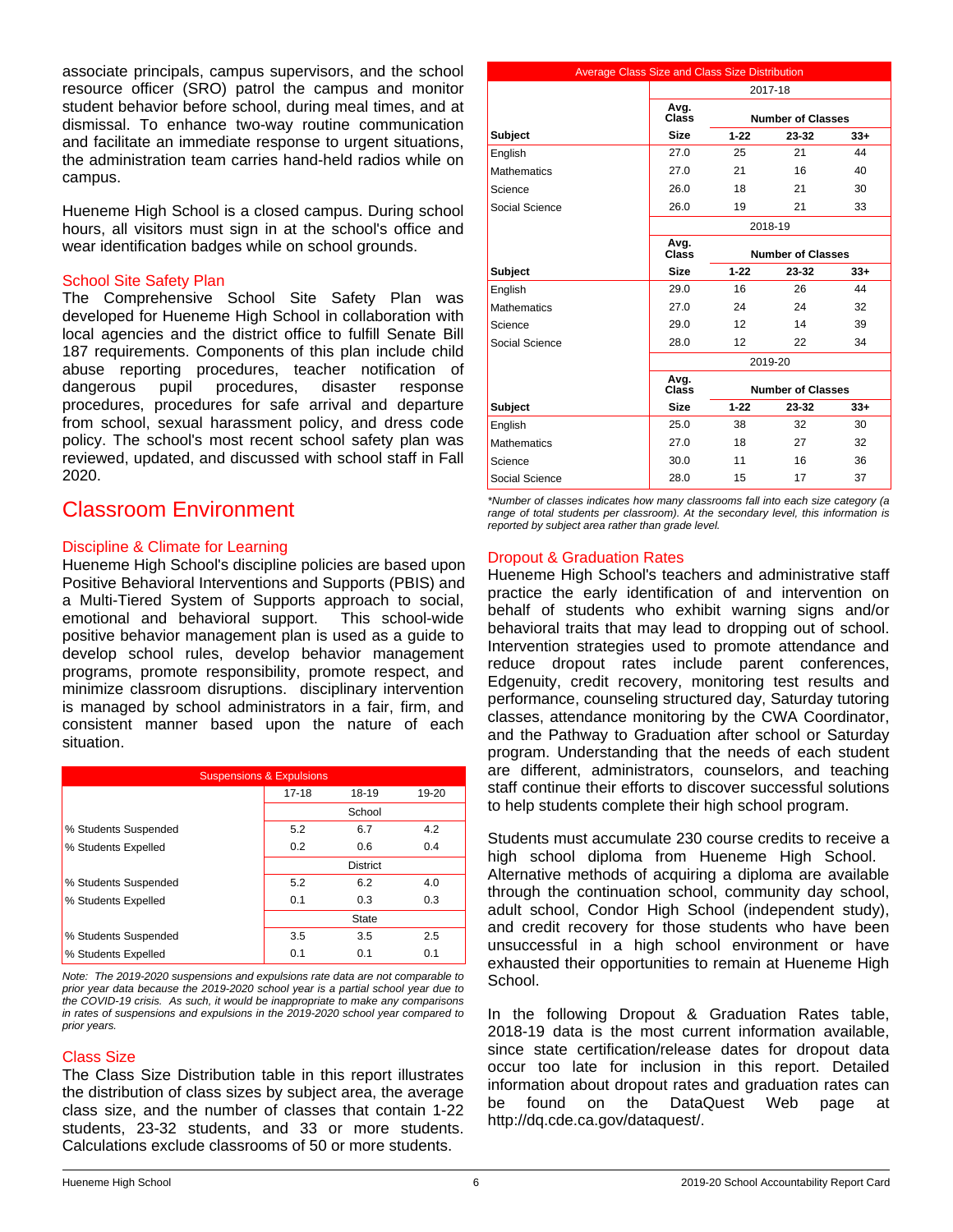| Dropout & Graduation Rates (Four-Year Cohort Rate) |                                 |       |       |  |  |
|----------------------------------------------------|---------------------------------|-------|-------|--|--|
|                                                    | School                          |       |       |  |  |
|                                                    | $16 - 17$<br>$17 - 18$<br>18-19 |       |       |  |  |
| Dropout Rate                                       | 5.5%                            | 10.0% | 10.1% |  |  |
| <b>Graduation Rate</b>                             | 88.3%                           | 82.2% | 84.6% |  |  |
|                                                    | <b>District</b>                 |       |       |  |  |
|                                                    | $16 - 17$                       | 17-18 | 18-19 |  |  |
| Dropout Rate                                       | 7.1%                            | 7.1%  | 6.8%  |  |  |
| <b>Graduation Rate</b>                             | 85.6%<br>84.9%<br>85.5%         |       |       |  |  |
|                                                    | State                           |       |       |  |  |
|                                                    | 16-17                           | 17-18 | 18-19 |  |  |
| Dropout Rate                                       | 9.1%                            | 9.6%  | 9.0%  |  |  |
| <b>Graduation Rate</b>                             | 82.7%<br>83.0%<br>84.5%         |       |       |  |  |

*For the formula to calculate the 2018-19 and 2019-20 adjusted cohort graduation rate, see the 2019-20 Data Element Definitions document located on the SARC web page at https://www.cde.ca.gov/ta/ac/sa/*

# Curriculum & Instruction

## Staff Development

All training and curriculum development activities at Hueneme High School revolve around the California State Content Standards and Frameworks. During the 2019-20 school year, Hueneme High School held staff development training devoted to:

- AVID Strategies (Focused Note-taking)
- Data Chats
- Positive Behavioral Interventions and Supports (PBIS)
- 1:1 Technology Use (T3)
- Researched Based Instructional Strategies
- Technology Training
- Creating an Effective and Friendly Classroom
- Designing Interactive Learning Experiences for all **Students**
- Monitoring and Assessing Student Learning
- Schoolwide Safety Lockdown 1 & 2
- Student Achievement and Increasing Graduation Rates

Decisions concerning selection of staff development activities are performed by all staff using tools such as teacher input, state assessment results, and data analysis to determine the areas in which additional teacher training may enhance classroom instruction and increase student achievement levels. Hueneme High School supports ongoing professional growth throughout the year on weekly early release days. Teachers meet in both grade level and department level teams to conduct data analysis to identify areas of need. Teaching staff are provided the opportunity to participate in district-sponsored staff development workshops or training session as 1) a supplement to site-based staff development, 2) for reinforcement of or follow-up on previous training, or 3) follow-up training for newly implemented programs/curricula.

During the 2018-19, 2019-20, and 2020-21 school years, Hueneme High School's teachers had the opportunity to attend the following events hosted by the Oxnard Union High School District:

2018-19 Training:

- Next Generation Science Standards (NGSS)
- English Language Arts (ELA)
- Mathematics
- Social Science
- iLit Training
- 2019-20 Training:
- Multi-Tiered System of Supports (MTSS)
- iLit Reading Intervention
- SkillsUSA Training for Career Pathways
- Edge Training for ESL Students
- Curriculum Design for Dual Language Immersion
- Textbook Pilot Training for Science and ELA
- Math Leadership Network
- Digital Broadcast
- Ethnic Studies Curriculum Development
- Dual Immersion Textbook Pilot Training
- VC Innovates
- AP Spanish Committee Test Development
- Next Generation Science Standards (NGSS)
- Library Learning Day
- AVID Elective Focused Note-Taking
- Data Chats for Common Assessments, Corrective Teaching, and Engagement
- Google Platform Training
- PLC Summer Curriculum Planning, Common Syllabi, Technology Use, Student Engagement
- Positive Behavioral Interventions & Supports (PBIS)
- Distance Learning Platforms (Google Meet, Technology)

2020-21 Training:

- Interactive Google Meet
- Grading for Equity 1 Key Concepts
- Grading for Equity 2 Scoring Rubrics
- Grading for Equity 3 Mastery Tracking
- Supporting English Learners in Distance Learning
- Supporting SPED in Distance Learning
- Social Emotional Learning (SEL) Check-in
- Google Classroom & Canvas
- ParentSquare
- Digital Tools
- Lesson Design Strategy for Distance Learning

Hueneme High School offers support to new and veteran teachers through peer coaching and mentoring. Instructional aides are provided targeted training focused on teaching strategies and curriculum content. Substitute teachers are invited to participate in designated staff development activities. All staff are encouraged to attend professional workshops and conferences. Classified support staff receive job-related training from department supervisors and district representatives.

| Number of School Days Dedicated to Staff Development and Continuous<br>Improvement |  |  |  |  |
|------------------------------------------------------------------------------------|--|--|--|--|
| 2019-20<br>2018-19<br>2020-21                                                      |  |  |  |  |
|                                                                                    |  |  |  |  |

### Instructional Materials

All textbooks used in the core curriculum at Hueneme High School are aligned to the California Content Standards and Frameworks. Standards-based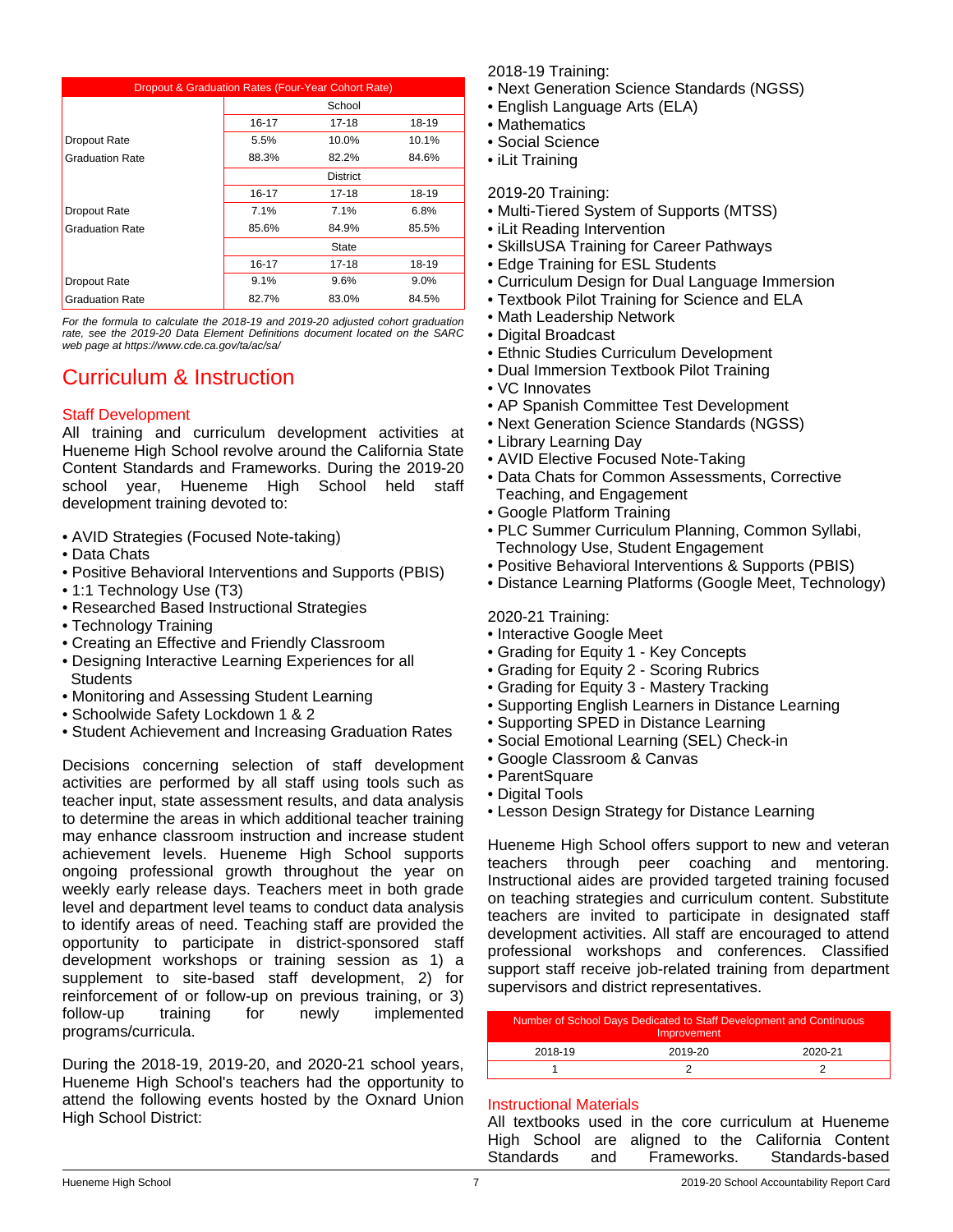instructional materials are approved by the district's Board of Trustees. The district follows the State Board of Education's six-year adoption cycle for core content materials and the eight-year cycle for textbook adoptions in foreign language, visual and performing arts, and health.

On Wednesday, September 23, 2020, the Oxnard Union High School District's Board of Trustees held a public hearing to certify the extent to which textbooks and instructional materials have been provided to students. The Board of Trustees adopted Resolution No. 20-47 which certifies as required by Education Code §60119 (1) that textbooks and instructional materials were provided to all students, including English learners, in the district to the extent that each pupil has a textbook or instructional materials, or both, to use in class and to take home, (2) sufficient textbooks and instructional materials were provided to each student, including English learners, that are aligned to the academic content standards and consistent with the cycles and content of the curriculum frameworks in math, science, history-social science, and English/language arts, (3) sufficient textbooks or instructional materials were provided to each pupil enrolled in foreign language or health classes, and (4) sufficient laboratory science equipment was available for science laboratory classes offered in grades 9-12 inclusive.

In addition to core subject areas, districts are required to disclose in their SARCs the sufficiency of instructional materials used for their visual/performing arts curricula. During the 2020-21 school year, Oxnard Union High School District provided each student, including English learners, enrolled in a visual/performing arts class with a textbook or instructional materials to use in class and to take home. These materials complied with the state's content standards and curriculum frameworks.

| <b>Textbooks</b>             |                                                                                 |                                    |  |  |  |
|------------------------------|---------------------------------------------------------------------------------|------------------------------------|--|--|--|
|                              | Adoption Year Publisher & Series                                                | Pupils Lacking<br><b>Textbooks</b> |  |  |  |
| <b>English Language Arts</b> |                                                                                 |                                    |  |  |  |
| 2008                         | Bedford/St. Martin's, The Language of<br>Composition                            | $0\%$                              |  |  |  |
| 2005                         | McDougal Littell, Language Network                                              | $0\%$                              |  |  |  |
| 2005                         | McDougal Littell, The Language of Literature                                    | $0\%$                              |  |  |  |
| 2016                         | Pearson, The Longman Reader                                                     | $0\%$                              |  |  |  |
| 2007                         | Prentice Hall, Timeless Voices, Timeless<br><b>Themes The British Tradition</b> | $0\%$                              |  |  |  |
| <b>Foreign Languages</b>     |                                                                                 |                                    |  |  |  |
| 2011                         | Better Chinese Limited, Discovering Chinese                                     | $0\%$                              |  |  |  |
| 2007                         | EMC Paradigm, Que Chevere 1, 2, 3                                               | $0\%$                              |  |  |  |
| 2003                         | Holt, Ven Conmigo                                                               | $0\%$                              |  |  |  |
| 2007                         | McDougal Littell, Abriendo Puertas: Lenguaje                                    | $0\%$                              |  |  |  |
| 2007                         | McDougal Littell, Discovering French<br>Nouveau                                 | $0\%$                              |  |  |  |
| 2007                         | McDougal Littell, En Espanol                                                    | $0\%$                              |  |  |  |
| 2007                         | Prentice Hall, Abriendo paso: Gramatica                                         | $0\%$                              |  |  |  |
| 2007                         | Prentice Hall, Abriendo paso: Lectura                                           | $0\%$                              |  |  |  |
| 2004                         | Prentice Hall, Momentos de los literaturas<br>hispanicas                        | $0\%$                              |  |  |  |
| 2003                         | Prentice Hall, Sendas Literarias 1 & 2                                          | $0\%$                              |  |  |  |
| 2015                         | Vista Higher Learning, D'accord (French)                                        | $0\%$                              |  |  |  |
| 2008                         | Vista Higher Learning, Imaginez: le francais                                    | $0\%$                              |  |  |  |

|                               | 38113110110010311D)                                                                             |          |
|-------------------------------|-------------------------------------------------------------------------------------------------|----------|
| Health                        |                                                                                                 |          |
| 2007                          | Pearson Prentice Hall, Health                                                                   | 0%       |
| <b>History-Social Science</b> |                                                                                                 |          |
| 2007                          | Glencoe/McGraw-Hill, World Geography and<br>Cultures                                            | $0\%$    |
| 2008                          | Houghton Mifflin Harcourt, Psychology -<br>Principles in Practice                               | 0 %      |
| 2010                          | Houghton Mifflin Harcourt, Sociology: The<br>Study of Relationships                             | 0 %      |
| 2007                          | Kennedy, American Pagaent                                                                       | 0 %      |
| 2007                          | McDougal Littell, The Americans<br>Reconstruction to the 21st Century                           | 0%       |
| 2006                          | McGraw Hill, Economics: Principles,<br>Problems & Policies                                      | 0%       |
| 2006                          | Pearson Prentice Hall, Economics: Principles<br>in Action                                       | 0%       |
| 2007                          | Pearson Prentice Hall, The Western Heritage<br>Since 1300 (AP European History)                 | 0%       |
| 2007                          | Pearson Prentice Hall, World History: The<br>Modern World                                       | 0%       |
| 2007                          | Prentice Hall-Longman, American<br>Government Continuity & Change (AP<br>Course)                | 0%       |
| 1999                          | Steck-Vaughn, Fearon's American<br>Government                                                   | 0 %      |
| 2007                          | Wadsworth, AP Psychology                                                                        | 0 %      |
| 2010                          | Worth Publishers, Myers Psychology Second<br><b>Edition for AP</b>                              | 0%       |
| <b>Mathematics</b>            |                                                                                                 |          |
| 2004                          | Brooks/Cole, Physics: Calculus                                                                  | $0\%$    |
| 2013                          | CPM Educational Program, Core<br>Connections, Integrated 1                                      | 0%       |
| 2015                          | CPM Educational Program, Core<br>Connections, Integrated 2                                      | 0%       |
| 2016                          | CPM Educational Program, Core<br>Connections, Integrated 3                                      | 0%       |
| 2004                          | Glencoe/McGraw-Hill, Geometry: Concepts<br>and Applications                                     | 0%       |
| 2006                          | Glencoe/McGraw-Hill, Mathematics with<br><b>Business Applications</b>                           | 0%       |
| 2002                          | Holt McDougal, Economics                                                                        | 0%       |
| 2005                          | Houghton Mifflin, Calculus of a Single<br>Variable                                              | 0%       |
| 2006                          | Houghton Mifflin Company, PreCalculus with<br>Limits                                            | 0%       |
| 2017                          | Houghton Mifflin Harcourt, Big Ideas Math,<br>Course 1                                          | $0\%$    |
| 2017<br>2017                  | Houghton Mifflin Harcourt, Big Ideas Math,<br>Course 2<br>Houghton Mifflin Harcourt, Big Ideas, | 0%<br>0% |
| 2007                          | Integrated Math 1, 2 & 3<br>W. H. Freeman, The Practice of Statistics                           | 0%       |
| Science                       |                                                                                                 |          |
| 2007                          | Addison Wesley, Biology: Concepts &<br>Connections                                              | 0%       |
| 2007                          | Addison Wesley, Conceptual Physics                                                              | 0%       |
| 2012                          | Cengage Learning, Living in the Environment                                                     | 0 %      |
| 2007                          | College Board, Biology: Principles of Life, AP<br>Edition                                       | 0%       |
| 2007                          | Current Publishing, Life on an Ocean Planet                                                     | 0%       |
| 2007                          | Delmar Cengage Learning, Agriscience,<br><b>Fundamentals and Applications</b>                   | 0%       |
| 2007                          | Freeman & Company, AP Biology: Principles<br>of Life                                            | 0%       |
| 2006                          | Globe Fearon, Concepts and Challenges in<br><b>Physical Science</b>                             | 0%       |
| 2008                          | Houghton Mifflin Harcourt, Environmental<br>Science                                             | 0%       |
| 2006                          | J. Wiley & Son, Fundamentals of Physics                                                         | 0%       |
| 2008                          | McDougal Littell, Introductory Chemistry: A<br>Foundation                                       | 0 %      |
| 2007                          | Pearson Prentice Hall, Conceptual Physics                                                       | 0 %      |
| 2007                          | Pearson Prentice Hall, Earth Science                                                            | 0 %      |
| 2007                          | Pearson Prentice Hall, Essentials of Human                                                      | 0%       |

*sans frontieres (IB)*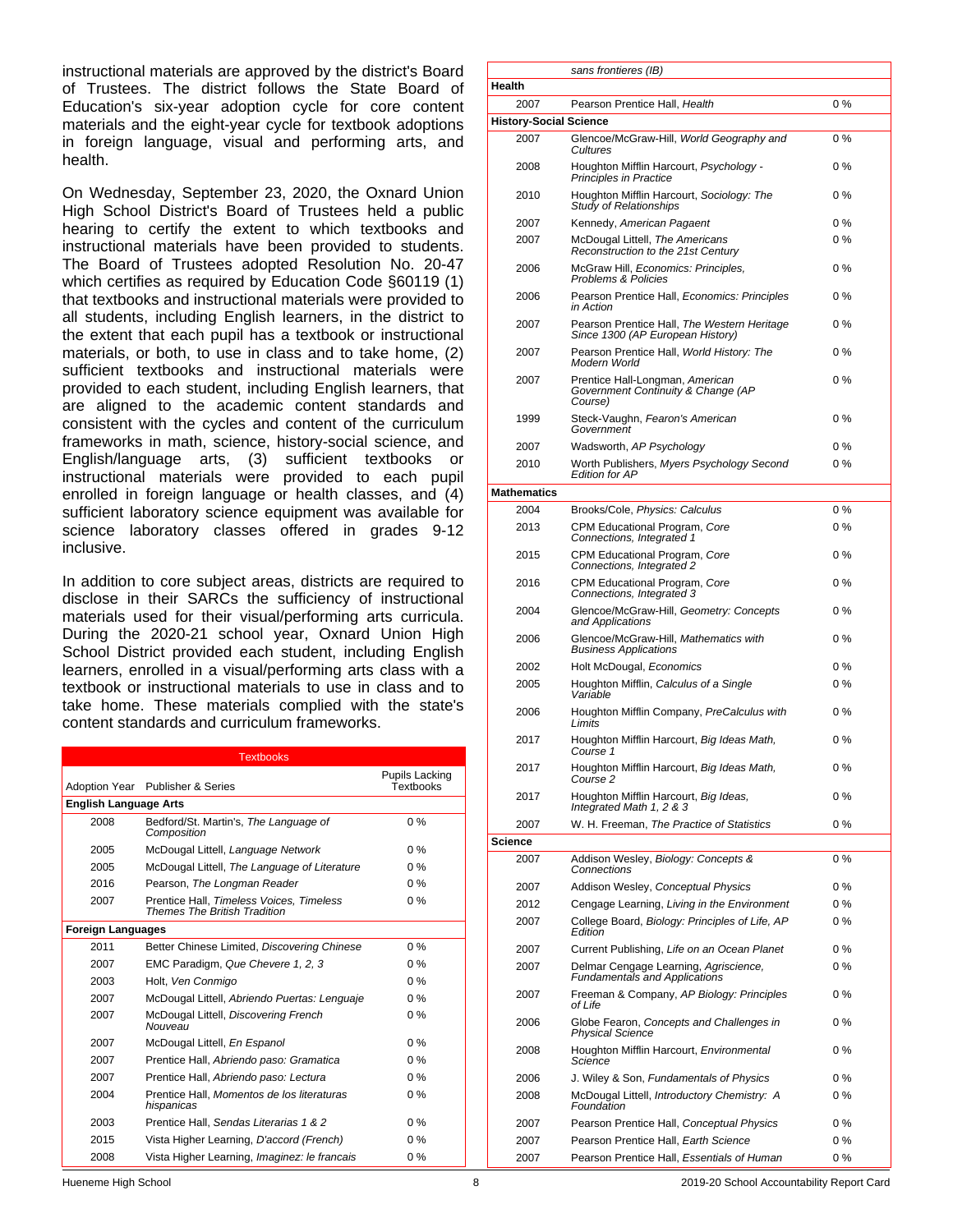|      | Anatomy & Physiology         |       |
|------|------------------------------|-------|
| 2007 | Prentice Hall, Biology       | $0\%$ |
| 2007 | Prentice Hall, Chemistry     | $0\%$ |
|      | Science Laboratory Equipment | $0\%$ |

## College Preparation & Work Readiness

## College Preparation Courses

Students are encouraged to take required courses if they plan on attending a four-year college or university. The adjacent table illustrates the proportion of courses taken and successfully completed in relation to the number of course enrollments (sum of total enrollment in all classes).

#### **Admission Requirements for California Public Universities**

#### University of California

Admission requirements for the University of California (UC) follow guidelines set forth in the Master Plan, which requires that the top one-eighth of the state's high school graduates, as well as those transfer students who have successfully completed specified college work, be eligible for admission to the UC. These requirements are designed to ensure that all eligible students are adequately prepared for University-level work. For general admission requirements please visit the University of California Website at http://www.universityofcalifornia.edu/admissions/general.h tml.

#### California State University

Admission requirements for the California State University (CSU) use three factors to determine eligibility. They are specific high school courses; grades in specified courses, and test scores; and graduation from high school. Some campuses have higher standards for particular majors or students who live outside the local campus area. Because of the number of students who apply, a few campuses have higher standards (supplementary admission criteria) for all applicants. Most CSU campuses utilize local admission guarantee policies for students who graduate or transfer from high schools and colleges that are historically served by a CSU campus in that region. For general admissions requirements, please visit the California State University Website at http://www.calstate.edu/admission/.

| Courses for UC/CSU Admission                                                 |      |  |
|------------------------------------------------------------------------------|------|--|
|                                                                              | %    |  |
| 2019-20 Pupils Enrolled in Courses Required for UC/CSU<br>Admission          | 98.9 |  |
| 2018-19 Graduates who Completed all Courses Required for<br>UC/CSU Admission | 374  |  |

## Advanced Placement

In 2019-20, Hueneme High School offered advanced placement courses for those students seeking to qualify for college credit. Sophomores, juniors, and seniors achieving a score of three, four, or five on the final AP exams qualify for college credit at most of the nation's colleges.

| Number of Advanced Placement Courses Offered<br>2019-20 |                                          |               |  |  |
|---------------------------------------------------------|------------------------------------------|---------------|--|--|
|                                                         | No. of Courses % of Students<br>Offered* | in AP Courses |  |  |
| <b>Computer Science</b>                                 | 0                                        | N/A           |  |  |
| English                                                 | 3                                        | N/A           |  |  |
| Fine and Performing Arts                                | $\Omega$                                 | N/A           |  |  |
| Foreign Language                                        | 7                                        | N/A           |  |  |
| <b>Mathematics</b>                                      |                                          | N/A           |  |  |

Science N/A Social Science **8** N/A All Courses 22.0

*Note: Cells with N/A values do not require data.*

*\* Where there are student course enrollments of at least one student.*

### Workforce Preparation

Students in grades nine through twelve receive counseling from school personnel regarding career paths and courses of study. During their freshman year, students meet with the counselor to discuss their four-year academic plan and are introduced to Hueneme High School's technical and career education programs; the counselor meets at least once a year with each student to follow-up on their progress in meeting graduation requirements and career objectives. All career and technical education (CTE) courses comply with state-adopted content standards and are integrated into the student's four-year academic plan as elective courses. Hueneme High School offers the following programs that promote leadership, develop job-related skills, provide on-the-job experience, and increase interest in school:

- Work Experience
- Career Education Center (CEC)
- Workability
- Career/Partnership Academies
- Naviance
- Internships

Individual student assessment of work readiness skills takes place through 1) End of course exams; 2) Completion of course-required projects; 3) On-the-job observation; and 4) Classroom observation.

Work experience students are partnered with local employers that provide on-the-job training and mentoring for students 16 years of age or older. Work experience students receive guidance and supervision designed to ensure maximum educational benefit from part-time job placement. For more information, students should contact the counselor.

Career Education Center (CEC) programs are offered in partnership with the County Office of Education. A variety of career technical education courses are available to help prepare high school students (16 years and older) for entry-level employment, upgrading current job skills, or obtaining more advanced levels of education.

Workability provides work experience opportunities outside the school day that meet the students' interests and aptitudes while providing real-world job experience prior to graduation. The program is available to all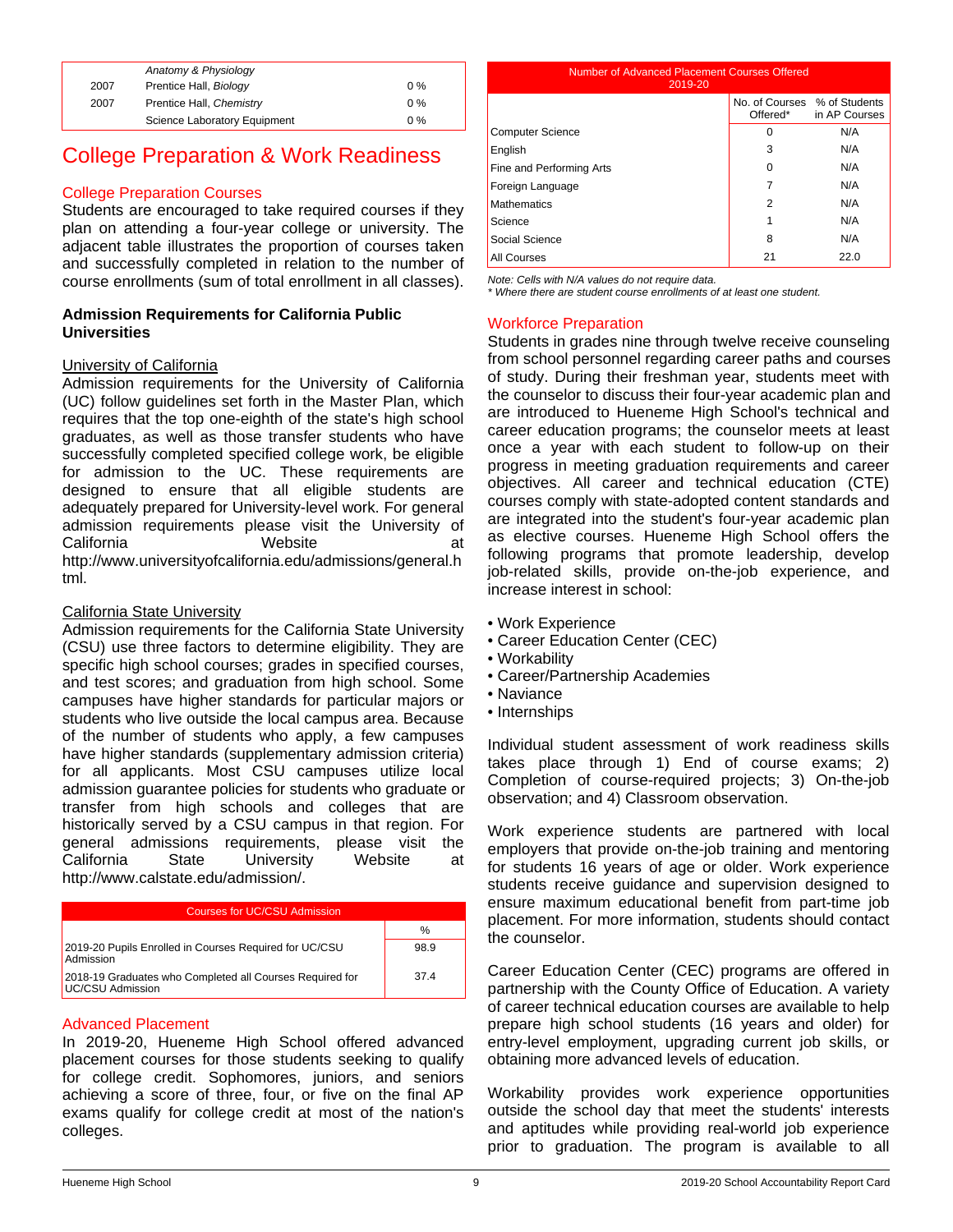students with disabilities who have an Individualized Education Plan.

Hueneme High School's career/partnership program components include rigorous academics with a career focus, a team of teachers, and active business involvement. During the 2019-20 school year, Hueneme High School offered the following career pathways:

- Robotics
- Social Media Business
- Medical
- Emotional Wellness
- Mariachi
- Video Broadcasting

Students enrolled in the career/partnership academies are enrolled in core classes where instructional content is more closely related to the student's chosen field of study. Core curriculum teachers and partnership academy teachers collaborate regularly to ensure three-year terms and coursework are in alignment with state standards and students' needs.

During the 2019-20 school year, Hueneme High School offered the following academies/programs:

#### Academies:

- Engineering & Design Academy
- Academy of Youth & Education Services

### ROTC:

• Navy Junior ROTC

Hueneme High School receives funds from the Carl D. Perkins Vocational and Technical Education Act (Perkins). This grant enables Hueneme High School to provide its students with the academic and technical skills needed to succeed in a knowledge- and skills-based economy and helps provide programs that prepare students for both postsecondary education and the careers of their choice. CTE table in this report shows the total number of students participating in the district's CTE courses and regional occupational programs and program completion rates. For more information on career technical programs, ROP, workability, partnership academies, and work experience, contact the counselor or visit the state's career technical website at http://www.cde.ca.gov/ci/ct/.

| Career Technical Education (CTE) Program Participation<br>2019-20                                                    |       |
|----------------------------------------------------------------------------------------------------------------------|-------|
| Total number of students participating in CTE programs                                                               | 588   |
| Percentage of students completing CTE program and earning a<br>high school diploma                                   | 59.3% |
| Percentage of CTE courses sequenced or articulated between<br>the school and institutions of postsecondary education | 15.2% |

# Professional Staff

### Counseling & Support Staff

Hueneme High School provides professional, highly qualified staff that provide additional services and support centered on the whole student academically, physically, and mentally. The Counseling and Support Services table

in this report illustrates the availability of non-instructional support staff to Hueneme High School's students. Full-time equivalent (FTE) is a standard measurement used to identify an employee's regular work load on a weekly basis. For example, an FTE of 1.0 designates a full-time position and the employee is on campus and available all day every day of the week; an FTE of 0.5 indicates that the staff member is available and on campus a portion (50%) of the week.

| <b>Academic Counselors &amp; Other Support Staff</b><br>(Nonteaching Professional Staff)<br>2019-20 |                 |      |  |  |
|-----------------------------------------------------------------------------------------------------|-----------------|------|--|--|
|                                                                                                     | No. of<br>Staff | FTE. |  |  |
| Academic Counselor                                                                                  | 5               | 4.4  |  |  |
| <b>Campus Supervisors</b>                                                                           | 6               | 2.9  |  |  |
| Guidance Technicians                                                                                | 2               | 1.5  |  |  |
| Psychologists                                                                                       | 2               | 1.4  |  |  |
| Speech & Language Specialists                                                                       | 2               | 1.4  |  |  |
| <b>Adaptive PE</b>                                                                                  |                 | 0.3  |  |  |
| Career Center Technician                                                                            |                 | 1.0  |  |  |
| Nurse                                                                                               |                 | 1.0  |  |  |
| School Resource Officer (SRO)                                                                       |                 | 1.0  |  |  |
| Special Program Counselor                                                                           |                 | 1.0  |  |  |
| <b>Student Intervention Specialist</b>                                                              |                 | 1.0  |  |  |
| Counselor-to-Student Ratio: 1:429                                                                   |                 |      |  |  |

*Note: One Full Time Equivalent (FTE) equals one staff member working full time; one FTE could also represent two staff members who each work 50% of full time.*

#### Teacher Assignment

During the 2019-20 school year, Hueneme High School had 94 teachers who met all credential requirements in accordance with state guidelines. The chart below identifies the number of teachers at both the school and district who are 1) fully credentialed; 2) without full credentials; 3) teaching outside subject area of competence; 4) misassignments for English learners; 5) total teacher misassignments; and 6) vacant teacher positions. The term "misassignments" refers to the number of positions filled by teachers who lack legal authorization to teach that grade level, subject area, student group, etc.

| <b>Teacher Credentials &amp; Assignments</b>                                      |        |           |           |                 |  |
|-----------------------------------------------------------------------------------|--------|-----------|-----------|-----------------|--|
|                                                                                   | School |           |           | <b>District</b> |  |
|                                                                                   | 18-19  | $19 - 20$ | $20 - 21$ | $20 - 21$       |  |
| Total Teachers                                                                    | 92     | 94        | 92        | 688             |  |
| Teachers With Full Credentials                                                    | 91     | 94        | 89        | 681             |  |
| <b>Teachers Without Full</b><br>Credentials                                       |        | 0         | 3         |                 |  |
| Teachers Teaching Outside<br>Subject Area of Competence<br>(With Full Credential) | 11     | 13        | 8         | 82              |  |
| Misassignments of Teachers of<br><b>English Learners</b>                          | 0      | O         | 0         | $\Omega$        |  |
| Total Teacher Misassignments*                                                     | ŋ      | 0         | 0         | $\Omega$        |  |
| Vacant Teacher Positions                                                          |        |           | 3         | 5               |  |

*Note: "Misassignments" refers to the number of positions filled by teachers who lack legal authorization to teach that grade level, subject area, student group, etc.*

*\*Total Teacher Misassignments includes the number of Misassignments of Teachers of English Learners.*